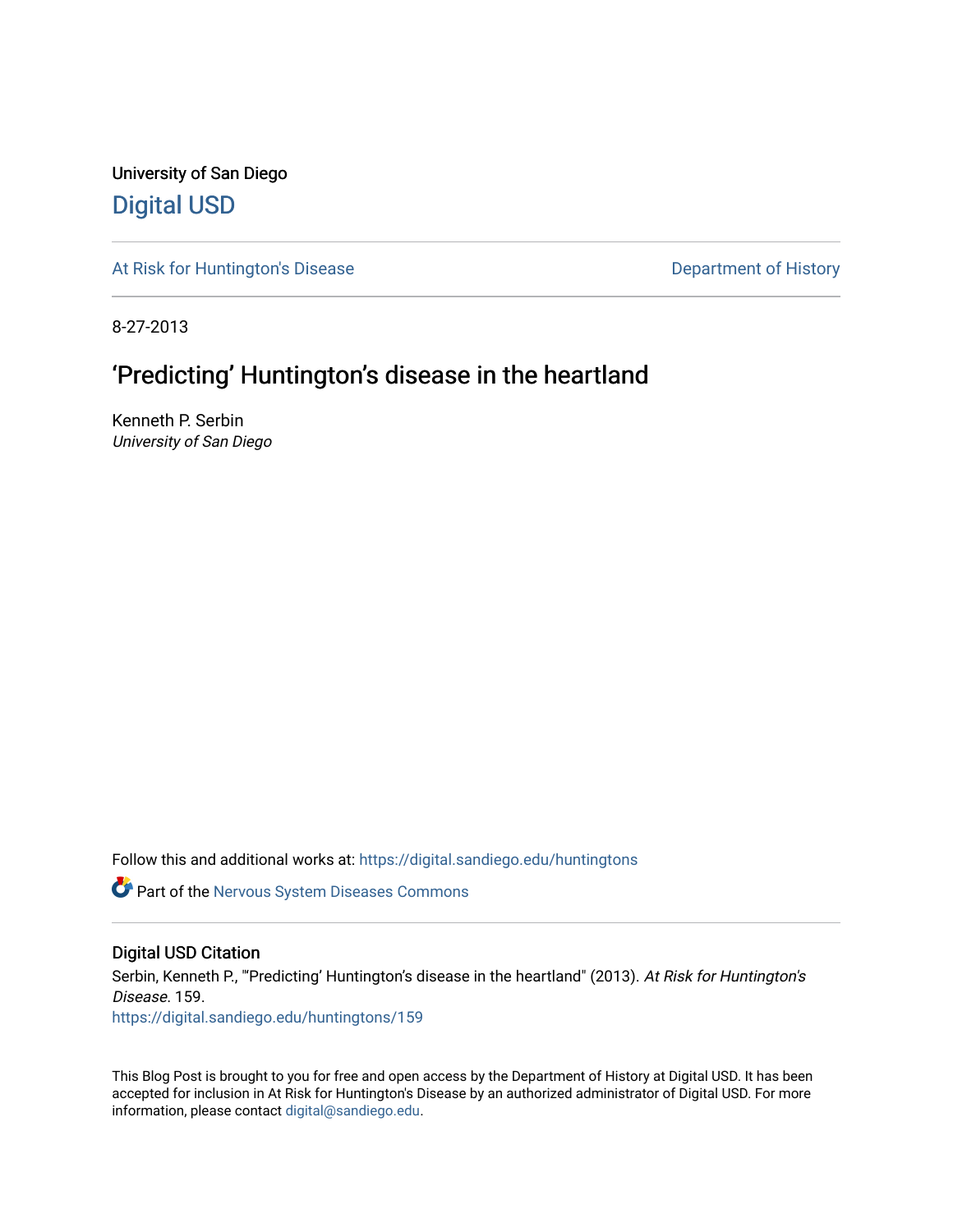# [At Risk for Huntington's Disease](http://curehd.blogspot.com/)

*HD is a genetically caused brain disorder that causes uncontrollable bodily movements and robs people's ability to walk, talk, eat, and think. The final result is a slow, ugly death. Children of parents with HD have a 50-50 chance of inheriting the disease. There is no cure or treatment.*

# Blog Archive

- $\blacktriangleright$  [2021](http://curehd.blogspot.com/2021/) (12)
- $2020(16)$  $2020(16)$
- $2019(19)$  $2019(19)$
- $2018(16)$  $2018(16)$
- $2017(14)$  $2017(14)$
- $2016(13)$  $2016(13)$
- $2015(24)$  $2015(24)$
- $2014(24)$  $2014(24)$
- $2013(30)$  $2013(30)$
- [►](javascript:void(0)) [December](http://curehd.blogspot.com/2013/12/) (3)
- [►](javascript:void(0)) [November](http://curehd.blogspot.com/2013/11/) (3)
- [►](javascript:void(0)) [October](http://curehd.blogspot.com/2013/10/) (3)
- [►](javascript:void(0)) [September](http://curehd.blogspot.com/2013/09/) (3)

[▼](javascript:void(0)) [August](http://curehd.blogspot.com/2013/08/) (2) 'Predicting' [Huntington's](http://curehd.blogspot.com/2013/08/predicting-huntingtons-disease-in.html) disease in the heartland A [gene-positive](http://curehd.blogspot.com/2013/08/a-gene-positive-dads-reflections-on.html) dad's

reflections on Huntington's ...

- $\blacktriangleright$  [July](http://curehd.blogspot.com/2013/07/) (1)
- $\blacktriangleright$  [June](http://curehd.blogspot.com/2013/06/) (1)
- $\blacktriangleright$  [May](http://curehd.blogspot.com/2013/05/)  $(3)$
- $\blacktriangleright$  [April](http://curehd.blogspot.com/2013/04/) (4)
- $\blacktriangleright$  [March](http://curehd.blogspot.com/2013/03/) (2)
- $\blacktriangleright$  [February](http://curehd.blogspot.com/2013/02/) (3)
- $\blacktriangleright$  [January](http://curehd.blogspot.com/2013/01/) (2)
- [►](javascript:void(0)) [2012](http://curehd.blogspot.com/2012/) (26)
- $2011(33)$  $2011(33)$
- $2010(26)$  $2010(26)$
- [►](javascript:void(0)) [2009](http://curehd.blogspot.com/2009/) (21)
- $2008(7)$  $2008(7)$
- $2007(7)$  $2007(7)$
- $\blacktriangleright$  [2006](http://curehd.blogspot.com/2006/) (4)
- $\blacktriangleright$  [2005](http://curehd.blogspot.com/2005/) (17)

# About Me **GENE [VERITAS](https://www.blogger.com/profile/10911736205741688185)**

View my [complete](https://www.blogger.com/profile/10911736205741688185) profile

HD Links

# TUESDAY, AUGUST 27, 2013

# 'Predicting' Huntington's disease in the heartland

To develop treatments for a disease, researchers and physicians first need to understand how its symptoms evolve and how they affect people's lives.

In early August, I traveled to the University of Iowa in Iowa City to donate blood, urine, and saliva samples, undergo a motor coordination exam and brain MRI scan, and perform a battery of cognitive and mood tests for the long-term research study Neurobiological Predictors of Huntington's Disease, best known as [PREDICT-HD,](https://www.predict-hd.net/) one of the largest public-private research projects in the history of the quest to defeat the disease.

My biological samples will become part of a bio-repository at the National Institute of Neurological Disorders and Stroke (NINDS), a division of the National Institutes of Health (NIH) located just outside Washington, D.C. Researchers from around the world can apply for access to these materials.

In studying gene-positive, asymptomatic people like me, the scores of researchers working at the University of Iowa, 26 other PREDICT centers in the U.S. and abroad, and many other institutions can try to analyze how the early symptoms of HD develop.

They are also seeking to identify HD "biomarkers" in the blood, cerebral spinal fluid (CSF), and brains of the study participants, who include formerly at-risk individuals who tested negative for HD. These individuals serve as a control, or comparison, group to ascertain which changes in the gene-positive people are specifically caused by HD.



*Gene Veritas in preparation for PREDICT-HD MRI scan (photo by Sarah Petitt)*

With biomarkers and other study data, researchers can effectively measure the effectiveness of potential treatments in upcoming clinical trials.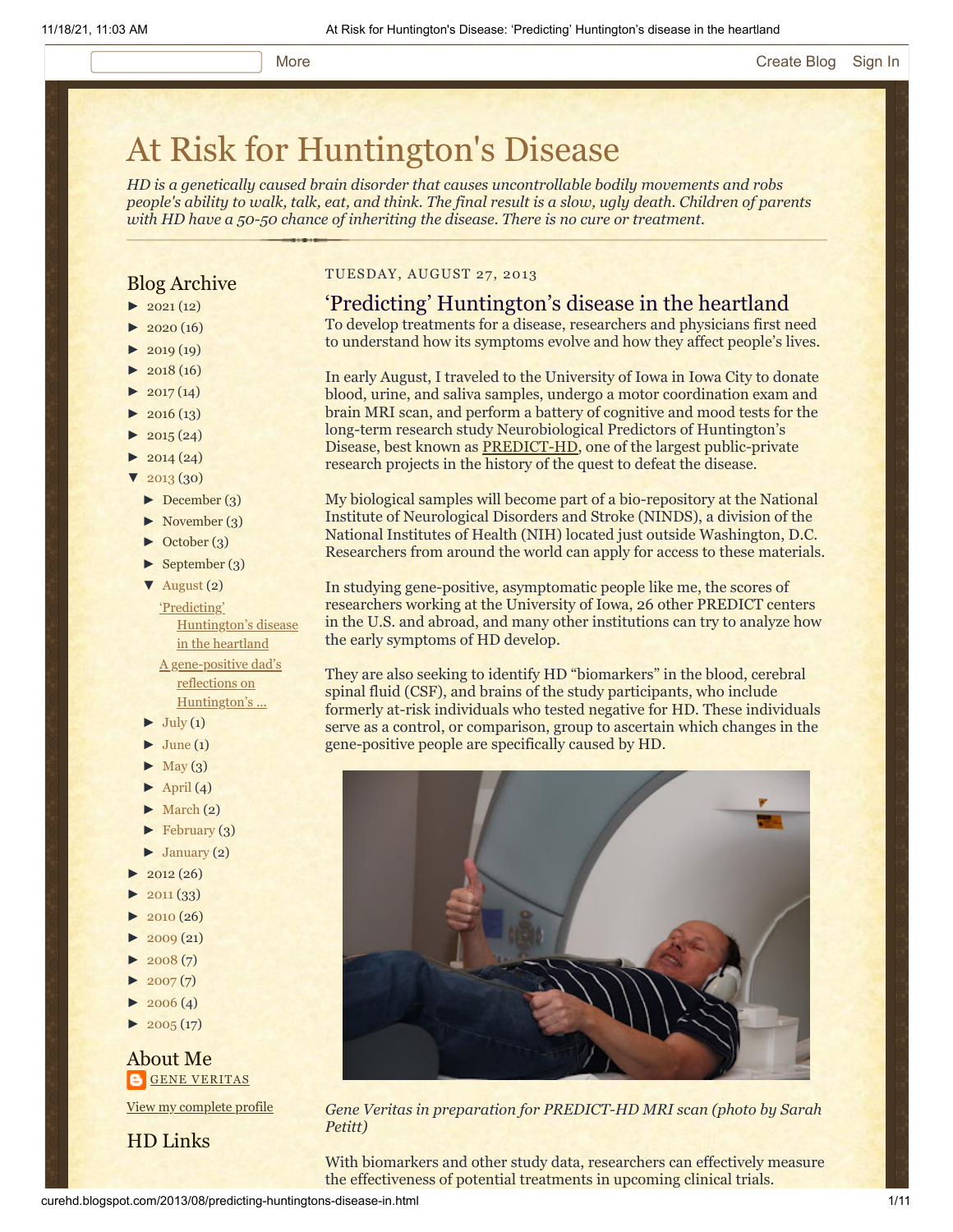[Huntington's](http://www.hdsa.org/) Disease Society of America [International](http://www.huntington-assoc.com/) Huntington **Association** [Huntington's](http://hddrugworks.org/) Disease Drug **Works** [Huntington's](http://www.hdlighthouse.org/) Disease **Lighthouse** [Hereditary](http://www.hdfoundation.org/) Disease Foundation [Huntington's](http://www.hdac.org/) Disease Advocacy Center Thomas [Cellini Huntington's](http://www.ourtchfoundation.org/) **Foundation** HDSA Orange County (CA) **[Affiliate](http://www.hdsaoc.org/)** HD Free with [PGD!](http://www.hdfreewithpgd.com/) [Stanford](http://www.stanford.edu/group/hopes/) HOPES Earth Source [CoQ10,](http://www.escoq10.com/) Inc.

# HD Blogs and Individuals

Chris Furbee: [Huntingtons](http://www.huntingtonsdance.org/) **Dance** Angela F.: Surviving [Huntington's?](http://survivinghuntingtons.blogspot.com/) Heather's [Huntington's](http://heatherdugdale.angelfire.com/) Disease Page

#### **Patients: study us!**

The lead scientist and administrator of the multi-million-dollar PREDICT study is Jane Paulsen, Ph.D., the co-director of the University of Iowa Huntington's Disease Society of America Center of Excellence and Professor of Psychiatry, Neurology, Psychology, and Neuroscience. From 1991-96, she was a postdoctoral neuropsychology fellow at the University of California, San Diego (UCSD), where she directed the HD clinical research program and came into close contact with the local HD community.

"The desire to move towards earlier detection and identification was really brought forth at UCSD from the families," Dr. Paulsen recalled in an August 6 interview. Such families, she noted, told her: "'You know, I've been dealing with this for years, and it isn't validated by the professional community. I don't have a diagnosis. A lot of people just think I'm exaggerating.'

"So just that sense of so many people who are at risk, who might be having subtle symptoms. When we would see them, we could detect maybe cognitive or certainly emotional changes that might occur. There's a lot of stages that occur before you get the motor signs and diagnosis.

"So the whole PREDICT project was sparked by families in San Diego saying, 'I've seen this forever, and we need to detect it sooner, before I lose my job or blow up at my kids or I don't take care of my home responsibilities the same or my friends don't understand me the same or my family doesn't understand me the same. If we could move it back and better understand it, then we could maintain all those additional components of my life.' So that was really the motivating factor – trying to get people to look at it this presymptomatically, before that diagnosis."

The decision to start PREDICT occurred in 1998 at an executive meeting of the physician-researcher collective known as the [Huntington Study Group,](http://www.huntington-study-group.org/) of which Dr. Paulsen was a founding member. PREDICT formally began in 2001.

With its focus on the asymptomatic, PREDICT could help identify and test preventative treatments – [the "holy grail" of HD research.](http://curehd.blogspot.com/2011/11/waiting-in-wings-gene-positive-and.html)

"Eventually, when they have a treatment, we want to intervene as soon as possible, because the sooner we intervene in the brain, the less tissue loss, the less dysfunction, the less toxicity has occurred," Dr. Paulsen explained. "Even if we slow it 15 percent, which is all that they've done in other brain diseases, since HD lasts so many years – we're thinking 40 years now  $-15$ percent could be many years where you could maintain a higher level of functioning."

You can watch the entire interview with Dr. Paulsen in the video below.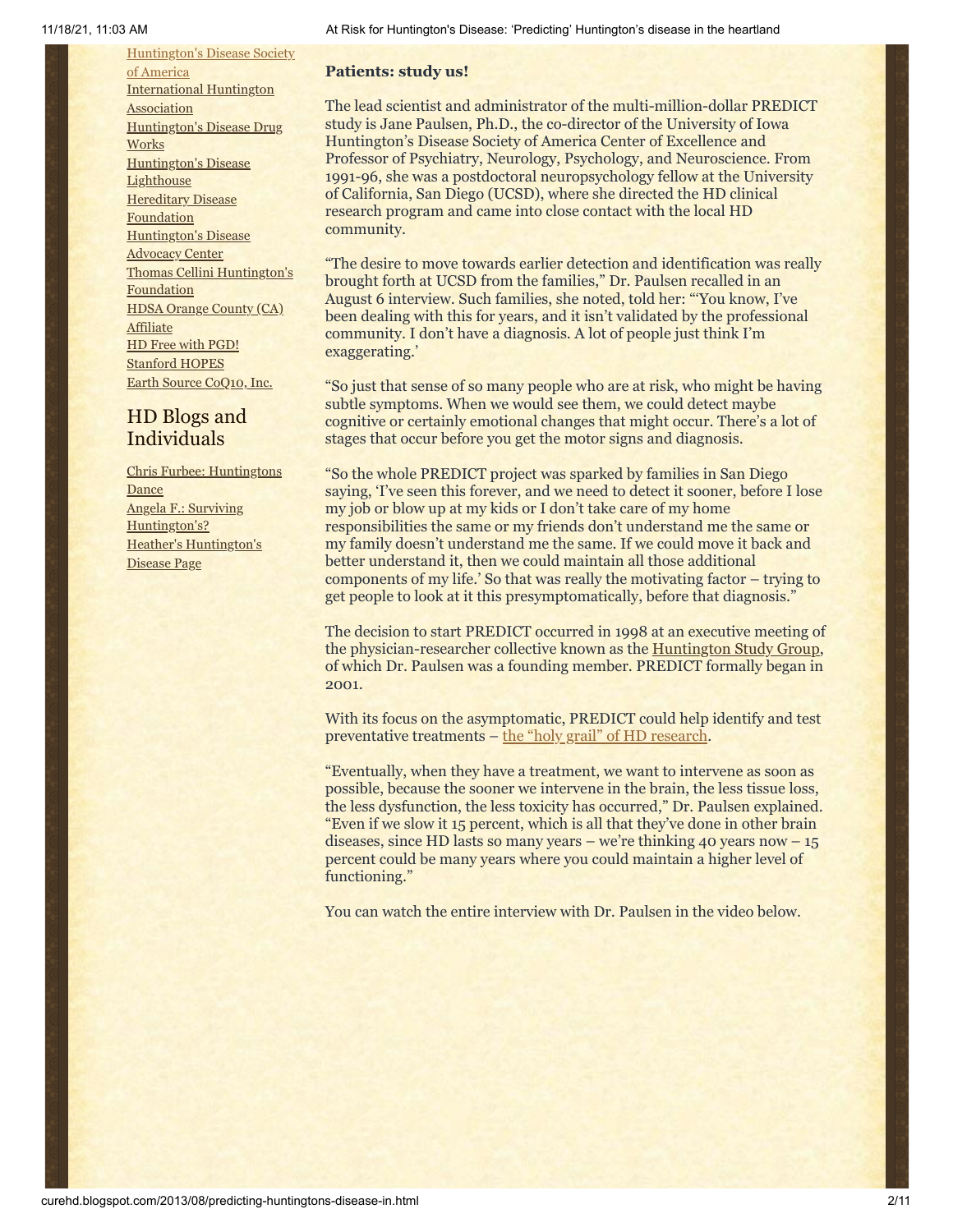

### **Maximizing research**

PREDICT seeks to "maximize" HD research, Dr. Paulsen said. "We work with anybody who wants to work on a particular aspect of the disease."

As the PREDICT flagship, the University of Iowa has collaborated with its sister PREDICT centers and also partners and subcontractors at other academic institutions in the U.S. and abroad. The partners focus on cognitive testing, brain imaging, and motor studies. They include leading universities such as Johns Hopkins University, Brown University, and the Massachusetts Institute of Technology. On protein studies, PREDICT collaborates with [Caprion](http://www.caprion.com/en/index.php), a private firm.

PREDICT had as many as 33 centers but currently has 27 active sites. Worldwide some 1,500 individuals, including 1,200 gene-positive, have participated in PREDICT. The study seeks to follow 1,000 individuals on a regular basis.

Stimulated largely by PREDICT, Iowa alone has produced a critical mass of innovative HD research in what Dr. Paulsen described as an "explosion" in knowledge about the disease over the past decade.

Among the 20-plus projects at Iowa over the past decade, Dr. Paulsen described research on clinical markers of the disease; biomarkers; proteomics (the study of HD-associated proteins); bone mass and metabolism; MRI scans; [PET scans](http://www.nlm.nih.gov/medlineplus/ency/article/003827.htm); full genome-wide scans (looking at *all* the genes in study participants); comparisons of symptoms among people with the same level of genetic mutation; the impact of discrimination and stigmatization on gene-positive people; and the possibility that HD might have vascular, immunological, or inflammatory components.

PREDICT researchers and their collaborators have published numerous scientific articles on presymptomatic HD and other aspects of the disease. These include studies seeking to refine cognitive testing; measure the relationship between estimated disease onset and the likelihood of the use of antidepressants; detect brain cell loss as an early HD imaging biomarker; and gauge the loss of perception and processing time in individuals.

Under Dr. Paulsen's leadership, Iowa has also taken a key role in the study of juvenile Huntington's disease, a form of the condition often given little attention by researchers because it accounts for just 10 percent of all HD cases.

**Crunching the data**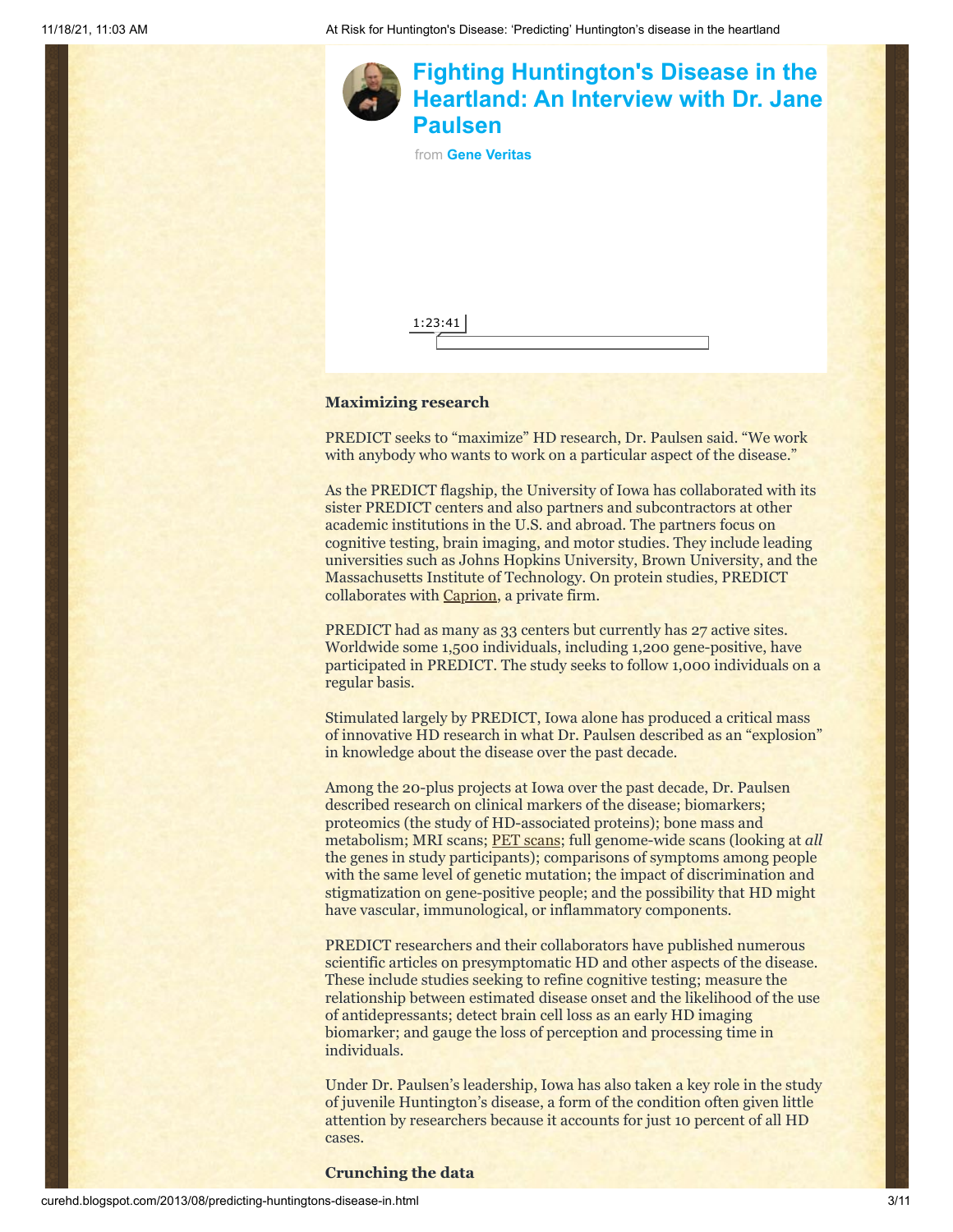To help form research questions, search for useful biomarkers among the large amounts of data collected by PREDICT-HD, and help plan their use in clinical trials, the project enlists the skills of biostatistician Jeffrey Long, Ph.D., a professor of psychiatry.

"I mainly focus in tracking progression over time," said Dr. Long, the author of a [textbook on the open-source computer program known as R](http://www.amazon.com/Longitudinal-Analysis-Behavioral-Sciences-Using/dp/1412982685/ref=sr_1_11?s=books&ie=UTF8&qid=1377560569&sr=1-11&keywords=jeffrey+long), used widely by statisticians and in the PREDICT research. "We try to make use of every piece of data because we are appreciative of the time you all devoted to the study and want to make sure that we maximize the relevant information for the community."



*Gene Veritas (left) interviewing Dr. Jeffrey Long (photo by Sean Thompson)*

The seven-member bio-statistical team led by Dr. Long analyzes the different kinds of data collected individually and in combination. The team also helps draw comparisons between data from gene-positive and genenegative individuals to account for factors such as cognitive loss due to natural aging.

Additionally, the scientists seek to understand the key relationship between the level of genetic mutation and the age of onset and severity of the disease. They have helped identify one key imaging biomarker: the diminishing size of the brain region known as the putamen before disease onset. They have also noted an abundance of a particular kind of protein in the bloodstream of gene-positive individuals.

## **A special connection**

To coordinate visits by PREDICT participants and administer questionnaires and cognitive testing, the project employs several study coordinators, including research associate Stephen Cross.

"I've fallen in love with the population," said Cross. "They talk about the 'HD bug.' I've got the bug. There's something unique about this population. I think it's the family aspect of it. I would feel like I was abandoning the cause to work with another group."

With PREDICT since 2008, Cross currently has a caseload of some 80 individuals and their families.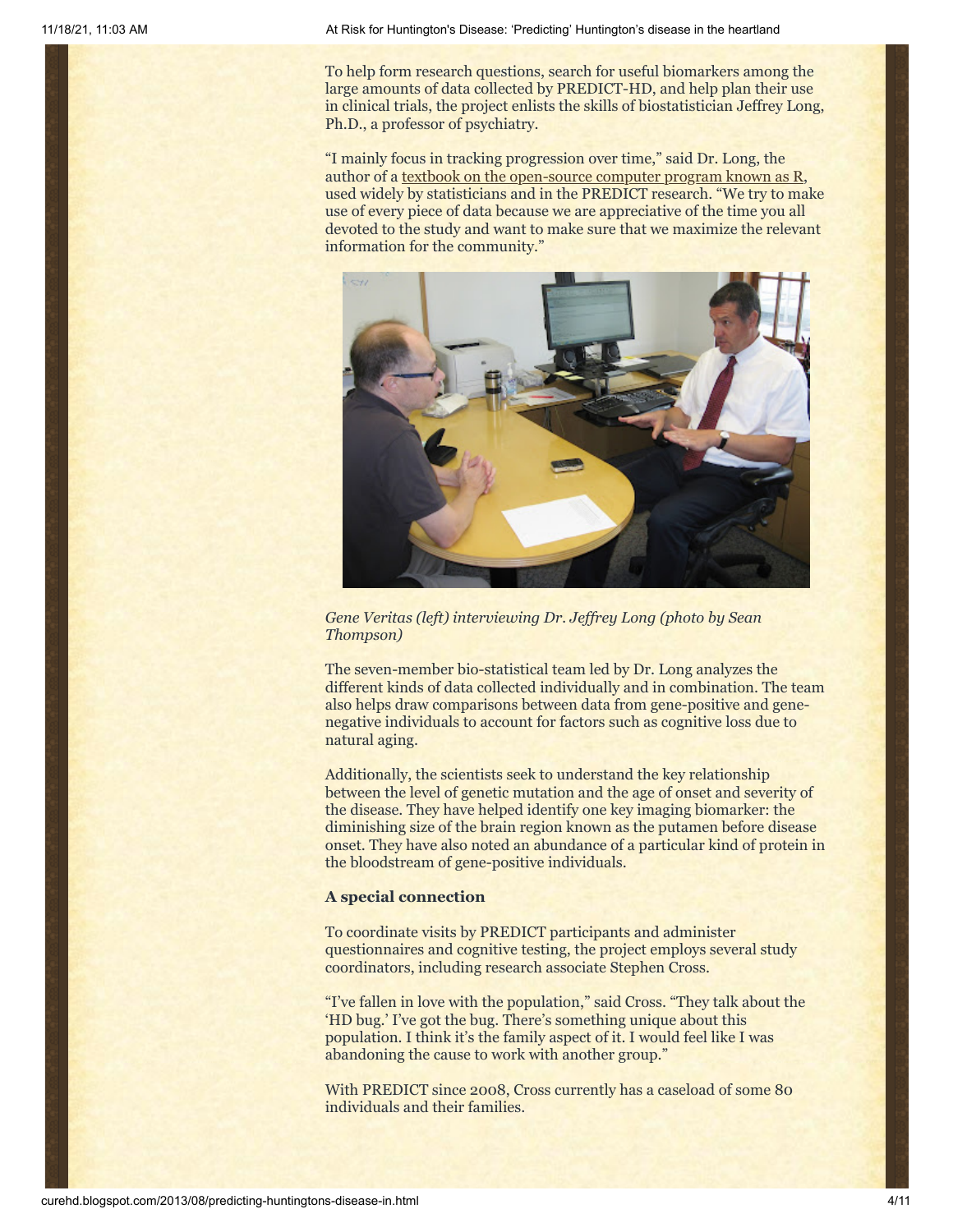

*PREDICT-HD study coordinator Stephen Cross (left) conversing with Gene Veritas (photo by Sarah Petitt)*

"All of them have their lives changed by the genetic testing, regardless of the results, whether it's positive or negative," he observed.

He said that, in the case of gene-positive individuals, especially those from families who can trace the disease back a number of generations, "I think it changes their souls, when you know what's coming in the family, when it's in yourself. There's some kind of interaction in this triad of symptoms – the movement, the psychiatric and the cognitive. I think you're special because of this disease. I feel a spiritual connection with my participants."

#### **Brain and body scans**

"We have many imaging studies," said Dr. Paulsen. "We're looking at the shape changes in the brain."

Imaging provides a picture of HD without the "need to poke around in the brain," Dr. Paulsen noted.

"We already have a very good imaging marker," she continued. "We can measure the volume of the part that's particularly sensitive to Huntington's disease, the striata or the basal ganglia. We can see that it changes a percentage every year of the disease. Even as far back as ten, 15 years prior to diagnosis. But we want to get are even better imaging markers, maybe ones that are earlier or maybe one that gives us a more robust signal. So that's why we have a lot of projects right now that are really trying to challenge what we can learn from brain imaging."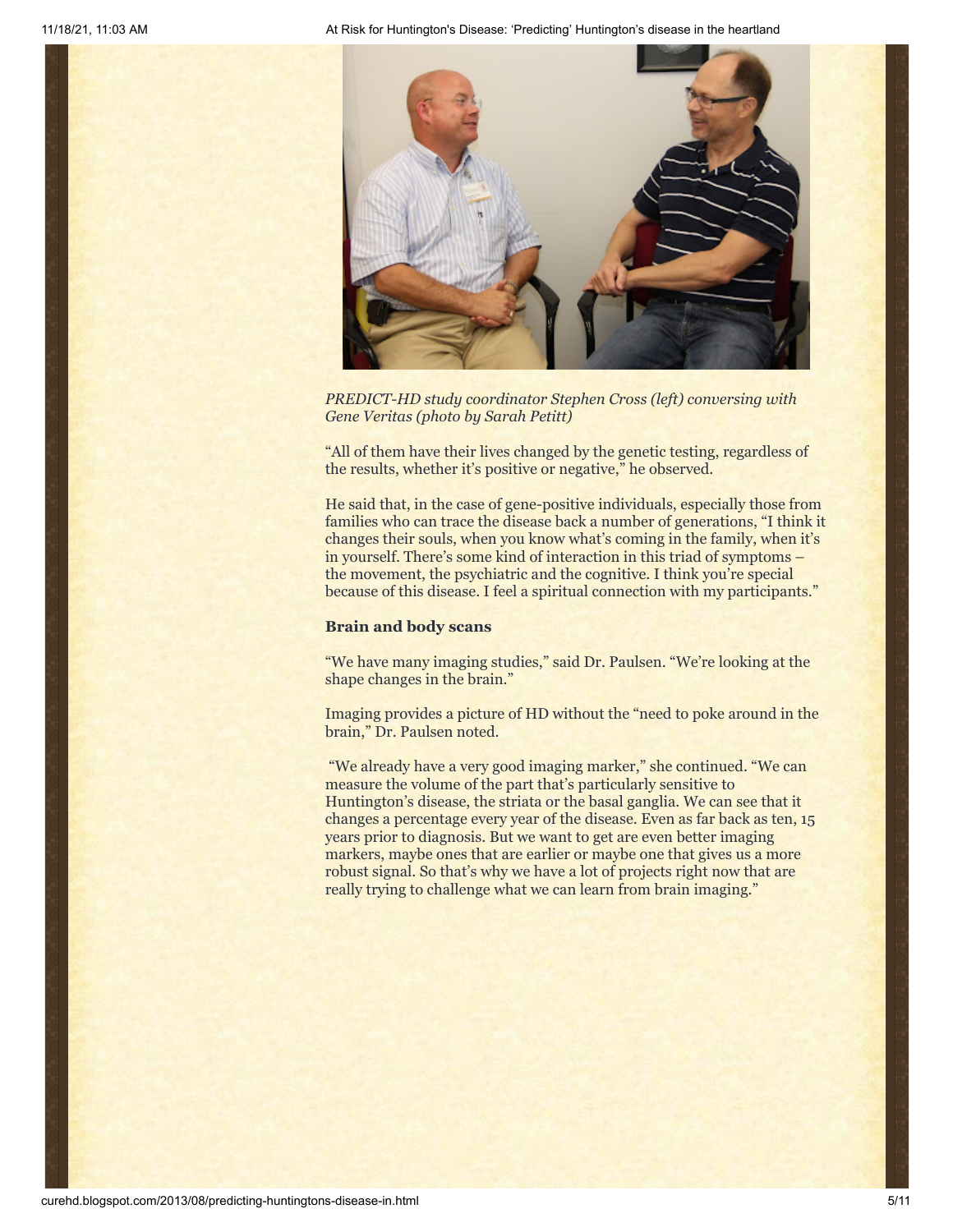

*Gene Veritas (above) walks through a metal detector in preparation for a PREDICT-HD MRI scan performed after MRI radiology technician Marla Kleingartner (below) secures his head to prevent movement during the scan (photos by Sarah Petitt).*



In addition to markers, imaging has revealed new information about the extent of the disease, Dr. Paulsen added. Scientists long thought HD affected only the basal ganglia, the area of the brain responsible for motor function.

"The imaging data that's been published over the last decade shows that it's much more widespread in the brain," she said.

With the lack so far of significant HD biomarkers in the blood and urine, PREDICT is now starting to study CSF collected from a number of its previous and current participants by way of a spinal tap.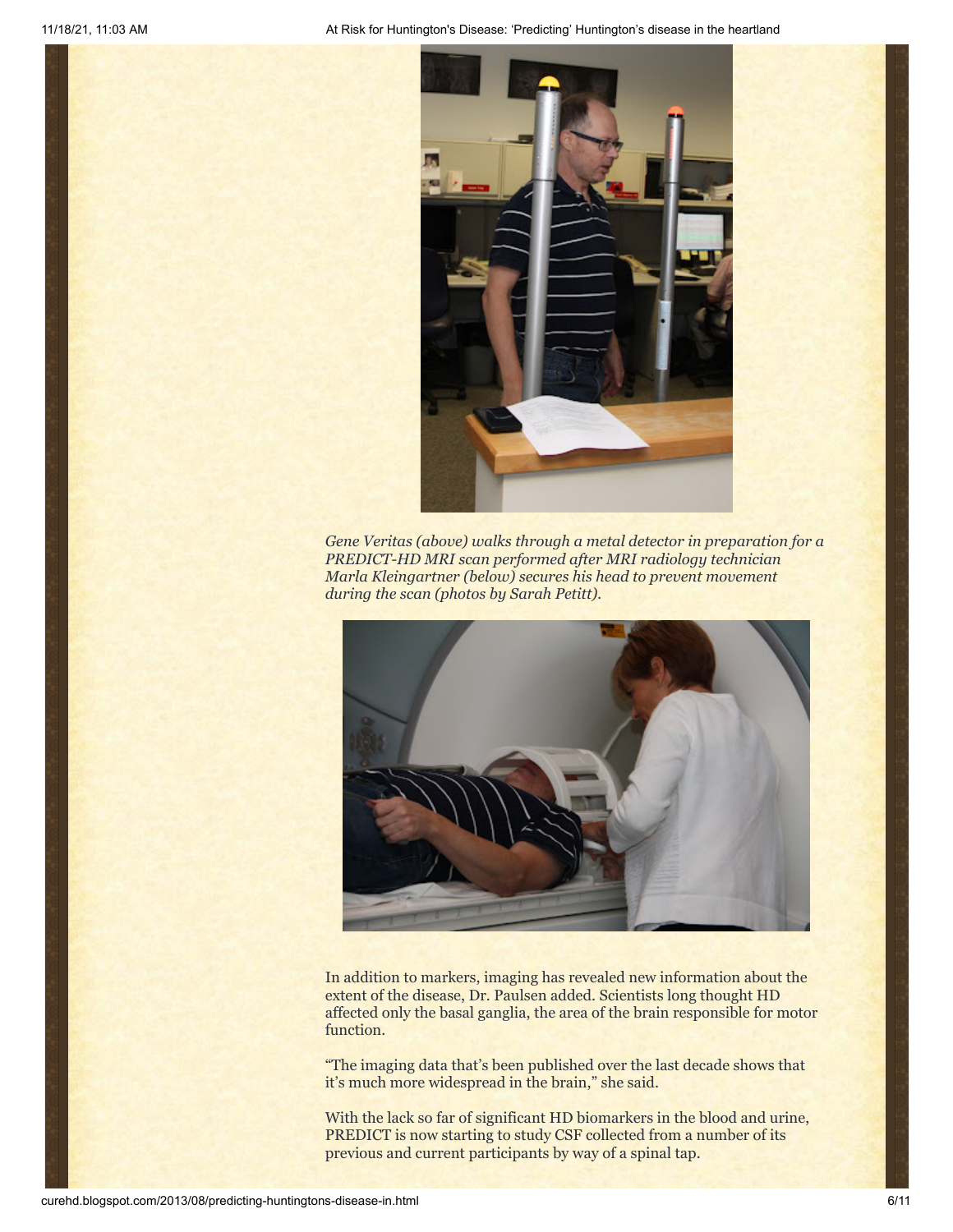(I could not donate CSF because a previous lower back injury made the procedure too risky for me.)

#### **A full-body scan**

As a registered nurse, Nancy Downing, Ph.D., takes a holistic approach to HD-affected individuals, always seeking to improve their quality of life.

Several years ago, an NIH seminar on genetics helped solidify Dr. Downing's interest in HD, she said. Today she seeks to integrate genetics and efforts to improve patients' quality of life. As a PREDICT researcher, she has especially focused on the effects of diet and exercise and the way in which lifestyle affects the expression of genes.

Just two months ago she helped complete a pioneering twelve-month study in which a group of PREDICT participants underwent dual x-ray absorptiometry, a scan that reveals the composition of a person's body mass (lean, fat, and bone). This same machine is used to detect osteoporosis.



*Nancy Downing, Ph.D., RN, SANE-A (photo courtesy of HDSA Center of Excellence at the University of Iowa)*

Dr. Downing hopes to triangulate the data from this study to help understand what HD does to areas of the body other than the brain such as muscle tissue. Evidence already suggests that gene-positive individuals have a shortage of branched-chain amino acids, necessary for muscle building and repair, she said.

Dr. Downing's work supports the growing notion that HD must be seen as a disease of the body and not just the brain.

### **Preparing for clinical trials**

PREDICT can have an impact on clinical trials and the approach treatments might take, Dr. Paulsen said.

"It's kind of a when, where, how question," she said. "I don't think any of those questions is fully answered, so we have more work to do. But we have answers to those questions that we didn't have before.

"We didn't know that there was a when, where, how. We thought that once they get a diagnosis, we're going to try to treat them with something that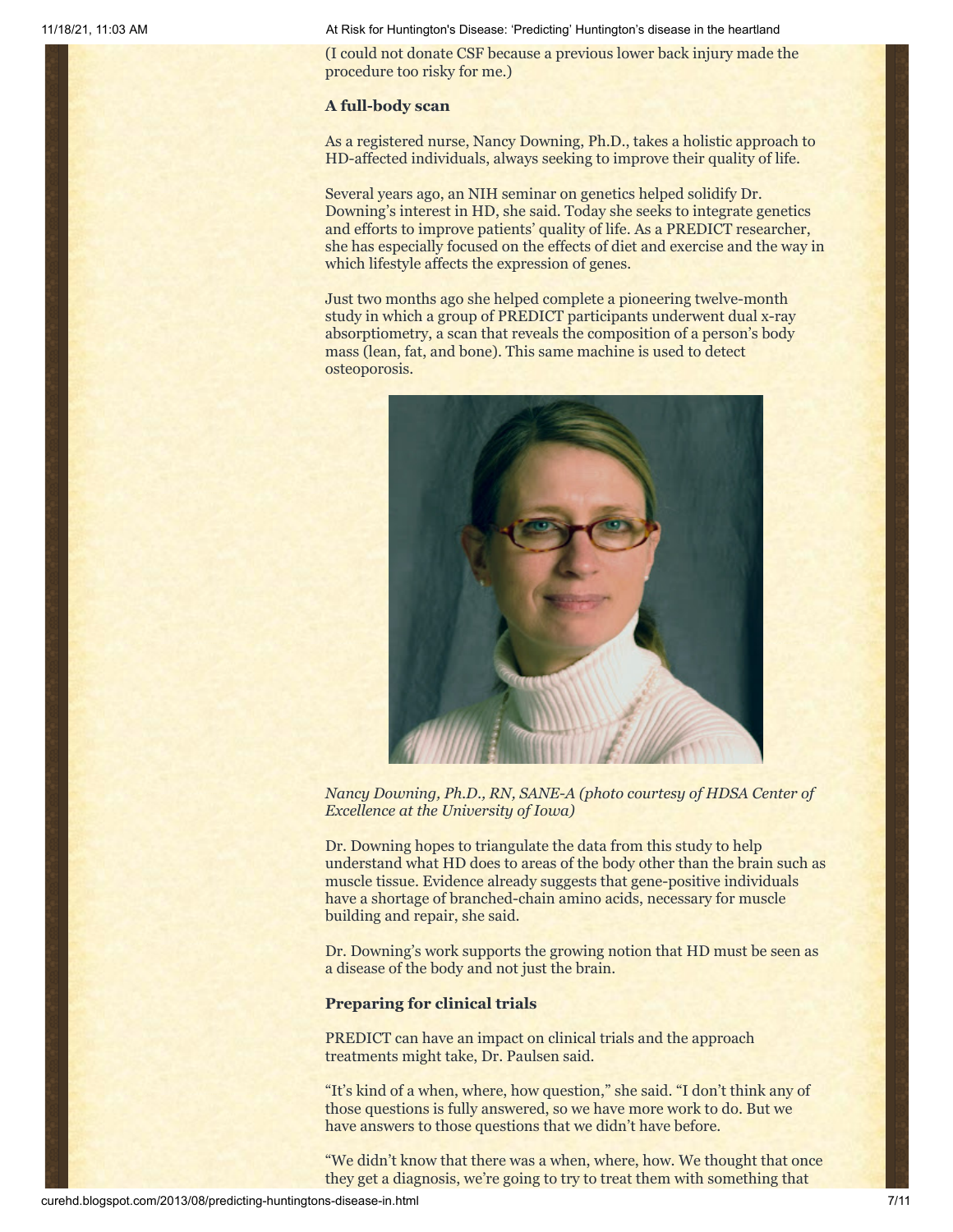we've learned from other neurodegenerative diseases. I think in many ways Huntington's has opened up that box and made it much larger. It's a very exciting time. And I think it will continue. We're not even close to the end of the possibilities on where we intervene, (and on) the changes of Huntington's disease."

PREDICT, with its unique database of long-term data on presymptomatic individuals, could potentially furnish important data for clinical trials, she added.

"We have this entire cohort," she explained. "We know exactly how much change they have over time. If we do an intervention, we will be able to determine how much change has occurred. No other study can do that, because if you recruit someone new, you don't know that individual's trajectory. We have each individual's trajectory. We know what type of progression they have. If there was a treatment today, this is the group we should put it in, because we tell exactly what's going on with that person."

#### **A potential key treatment**

[In collaboration with PREDICT and other HD projects at Iowa,](http://www.healthcare.uiowa.edu/labs/davidson/) the lab of Beverly Davidson, Ph.D., is engaged in research aiming for a clinical trial to test a gene-silencing drug that could at least partially halt HD at its root cause.

This approach would involve the use of RNA interference (RNAi) molecules permanently introduced into the brain via the injection of a virus by a neurosurgeon.

Similar to two separate gene-silencing clinical trials planned by Isis [Pharmaceuticals, Inc., and Roche and a team involving Medtronic](http://curehd.blogspot.com/2013/04/quickening-pace-towards-huntingtons.html) [and the](http://curehd.blogspot.com/2011/05/holding-potential-cure-in-my-hand.html) non-profit CHDI Foundation, Inc., the potential Davidson lab therapy aims to reduce the production of harmful huntingtin protein by interrupting the natural translation of the gene into protein.

In HD mouse testing, the lab has demonstrated that RNAi reduces the toxicity of the bad gene in the brain and alleviates symptoms, Dr. Davidson said.

She explained that RNAi is currently under study in a clinical trial for Leber congenital amaurosis, a retinal disorder that leads to blindness in children.

"They put this into the eyes of these children, and the children are showing remarkable, remarkable results," Dr. Davidson said.

[Two of the Leber pioneers, K](http://www.med.upenn.edu/apps/faculty/index.php/g275/p11214)[atherine High, M.D.](http://www.med.upenn.edu/apps/faculty/index.php/g275/p12112), and Jean Bennet, M.D., Ph.D., are "collaborating with us to develop the gene therapy vectors for Huntington's disease," Dr. Davidson noted.

Dr. Davidson said her team hopes to start a clinical trial within the next two years. "That might be aggressive, but we've been putting in a lot of effort in the background in the last year or so," she said.

To learn more about this project watch my interview with Dr. Davidson in the video below.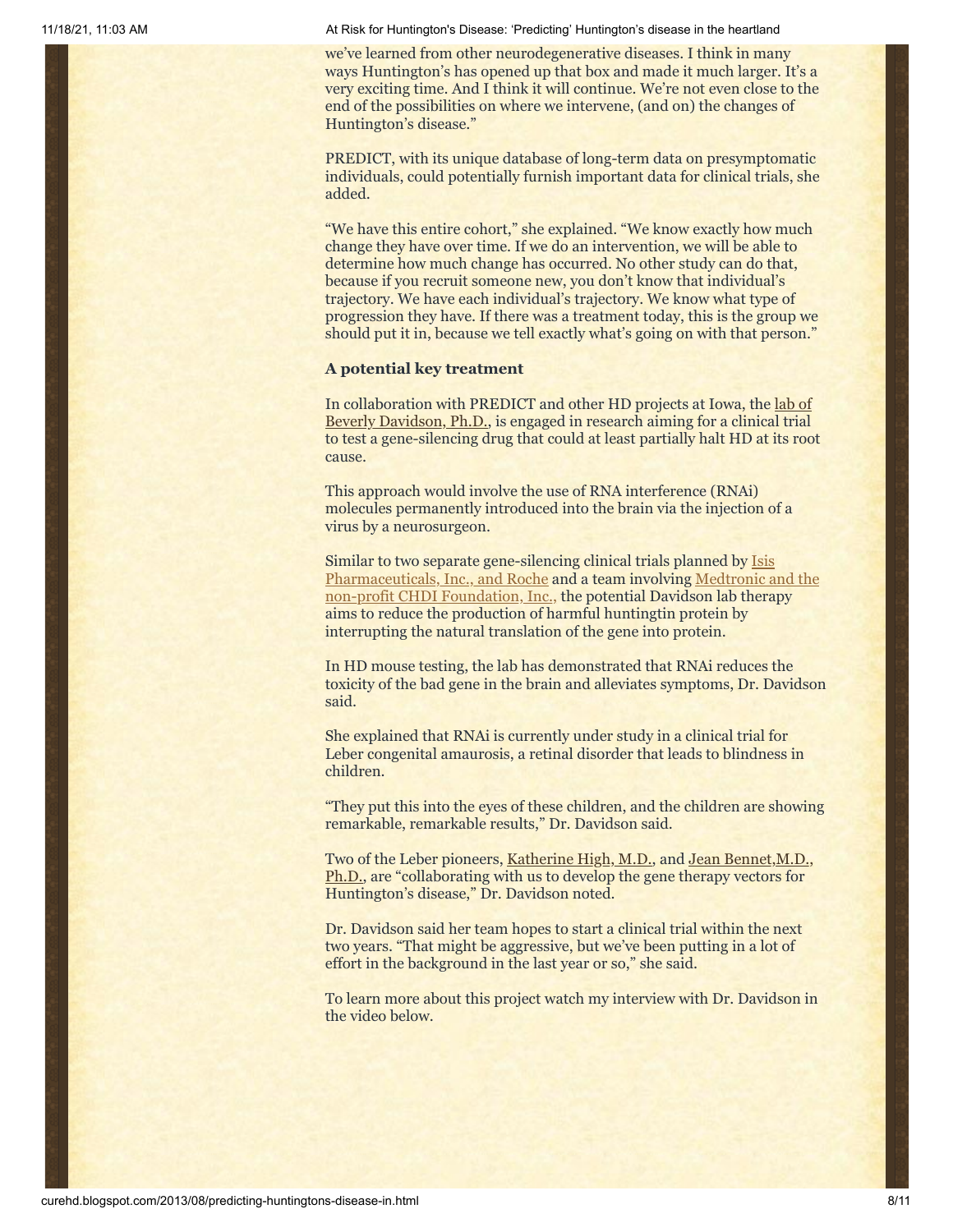

# **PREDICT's ending, gratitude to funders**

Although currently operating at full steam, at least in its current form PREDICT is scheduled to end on July 1, 2014.

From 2001-2013, PREDICT received a total of \$46.8 million in National Institute of Neurological Disorders and Stroke (NINDS) funding. Additional support has come from the National Human Genome Research Institute and the National Institute of Mental Health. The CHDI Foundation has also infused \$15.5 million into the project and is providing further assistance.

In the last five years of the study, PREDICT received \$5.6 million annually in federal funds from NINDS. The 2013-2014 fiscal year costs are being covered from funds incurred from previous years.

"I was told that NINDS won't consider any more budgets over \$1 million," said Dr. Paulsen, noting the high cost of this kind of research. She said Iowa would be unable to continue the PREDICT study in its current form with so little money. Just bringing patients to Iowa is a major expense.

NINDS has experienced cuts in recent years. For fiscal year 2013, the federal government [cut five percent of the NINDS budget](http://www.ninds.nih.gov/funding/ninds_funding_strategy.htm) as part of the \$85 billion in overall spending cuts determined by Congress, including the sequestration provisions legislated in 2011.

In addition, CHDI is now shifting its priorities to implementing a new worldwide HD patient study and database known as [Enroll-HD.](http://www.enroll-hd.org/html/about)

Nevertheless, Dr. Paulsen recognized the significance of NINDS funding, described by one observer as the largest HD project ever funded by the agency.

"I understand NINDS," Dr. Paulsen said. "They've been cut every year. We've been fortunate to receive funding from them for years, and CHDI has supplemented us. They had us expand and train some sites to expand. They have supplemented us when we ran into obstacles. CHDI has been very forthcoming in assisting. So they're just always there in the wings saying, 'What can we do to make this go better?' They really want to push things forward."

### **Assessing PREDICT's impact**

Asked to reflect on the ultimate causes of PREDICT's expected termination, Dr. Paulsen stated that she's "not sure I have the right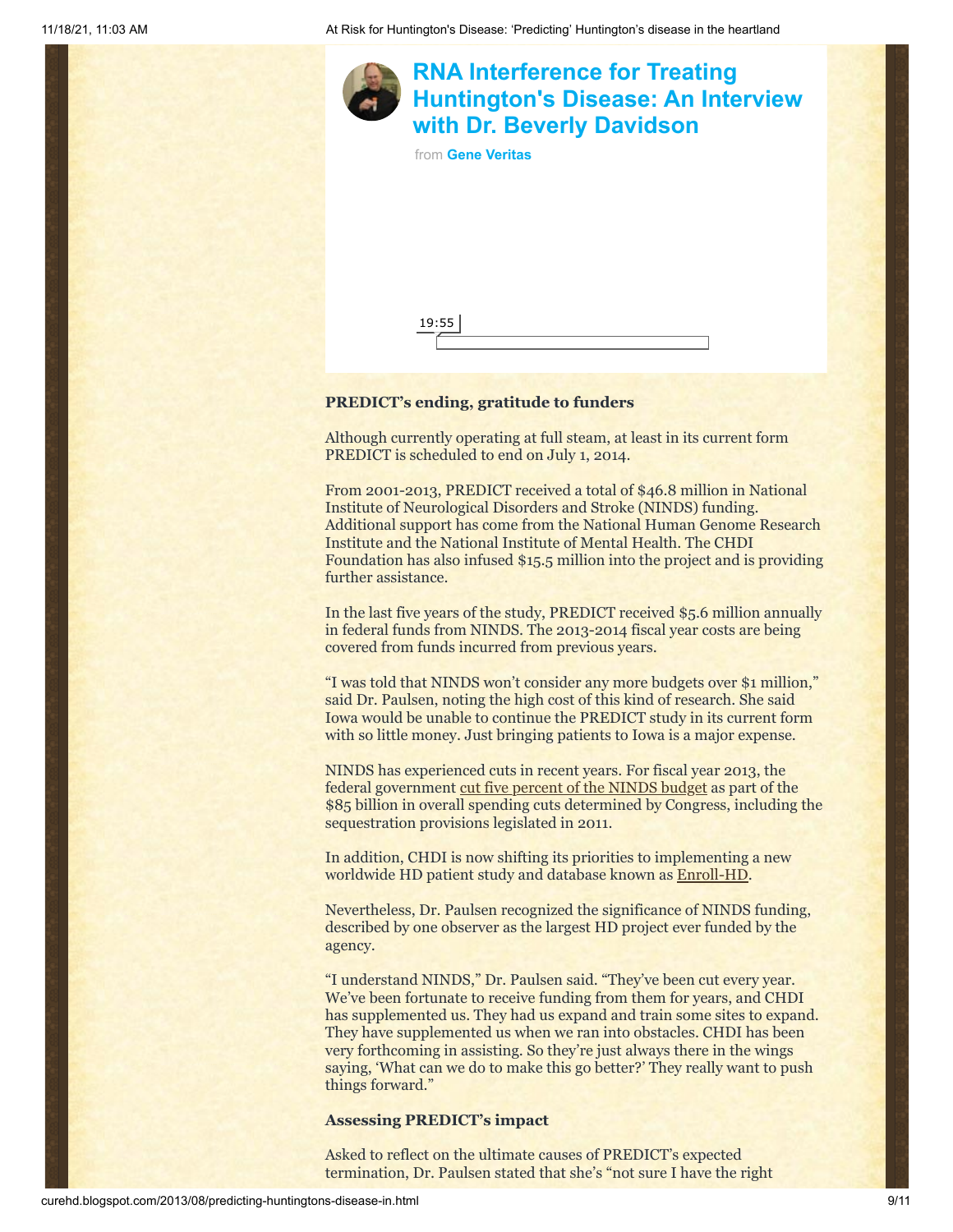answer. I have my opinion. There are centers that have followed research projects for decades."

The federal government has supported such ongoing centers for AIDS, Alzheimer's, Parkinson's, and alcoholism, she noted.

However, once again, HD's status as a rare disease might be leading officials to treat it as insignificant, Dr. Paulsen indicated. Others might have misunderstood PREDICT to have failed to innovate.

She rebuts those notions.

"The output of this project has been far greater than many other of the ongoing centers," she observed, adding that HD research has contributed significantly to the study of other conditions. "It's definitely been a project that has morphed and kept up and pushed the envelope. It would be nice to be funded like other centers that just are kind of automatically rolled over.

"We have to be protective of our resources, but the amount we are learning has just become exponential. It has grown so much and it isn't stopping. Most of the projects I'm talking about are brand new. They're just starting to look at CSF, at new imaging markers, at trajectories."

Despite these setbacks, Dr. Paulsen said that HD research would continue at Iowa. New grant applications are already in the works, she said.

The Iowa HDSA Center of Excellence will also continue its activities.

#### **My future in PREDICT**

In line with PREDICT's goal of tracking patients over time, the Iowa team has already notified me that I should return next year for a follow-up examination, before the July 1, 2014, end date.

Ideally, I should also make a third visit at a later date for the researchers to have sufficient data points. The uncertain budgetary situation has cast doubt on that possibility.

Regardless, I feel privileged to have contributed as an HD-positive individual to the quest for treatments, and I am thankful to the numerous researchers and support staff of PREDICT-HD and the public and for the private funding that has made this initiative possible.

*(Next time: advocacy meets science and medicine in Iowa and beyond.)*

Posted by Gene [Veritas](https://www.blogger.com/profile/03599828959793084715) at [1:54](http://curehd.blogspot.com/2013/08/predicting-huntingtons-disease-in.html) PM ▷ €  $M$  $\circ$ 

Labels: <u>[asymptomati](http://curehd.blogspot.com/search/label/asymptomatic)[c](http://curehd.blogspot.com/search/label/HD-positive)</u>, [biomarker](http://curehd.blogspot.com/search/label/biomarker), [CHDI](http://curehd.blogspot.com/search/label/CHDI), [cure](http://curehd.blogspot.com/search/label/cure), [diagnosis](http://curehd.blogspot.com/search/label/diagnosis), [gene-positive](http://curehd.blogspot.com/search/label/gene-positive), HD-positive , [Huntington's](http://curehd.blogspot.com/search/label/Huntington%27s%20disease) disease , Jane [Paulsen](http://curehd.blogspot.com/search/label/Jane%20Paulsen) , [MRI](http://curehd.blogspot.com/search/label/MRI) , [NINDS](http://curehd.blogspot.com/search/label/NINDS) , [pre-diagnosis](http://curehd.blogspot.com/search/label/pre-diagnosis) , [PREDICT-HD](http://curehd.blogspot.com/search/label/PREDICT-HD) , [presymptomatic](http://curehd.blogspot.com/search/label/presymptomatic) , [research](http://curehd.blogspot.com/search/label/research) , [symptoms](http://curehd.blogspot.com/search/label/symptoms) , [treatment](http://curehd.blogspot.com/search/label/treatment) , University of Iowa

#### 1 comment:



#### **[Judy Galasek](https://www.blogger.com/profile/16614929405928467527) said...**

#### Hi Gene,

I've been following your blog for a while -- thanks for your words of wisdom! I just started a blog, too. It's really scary to come out of the closet. I also go to Iowa for the PREDICTHD study each year, and really appreciated your article and pictures!

4:17 PM, [September](http://curehd.blogspot.com/2013/08/predicting-huntingtons-disease-in.html?showComment=1378250228279#c6809545532796140041) 03, 2013